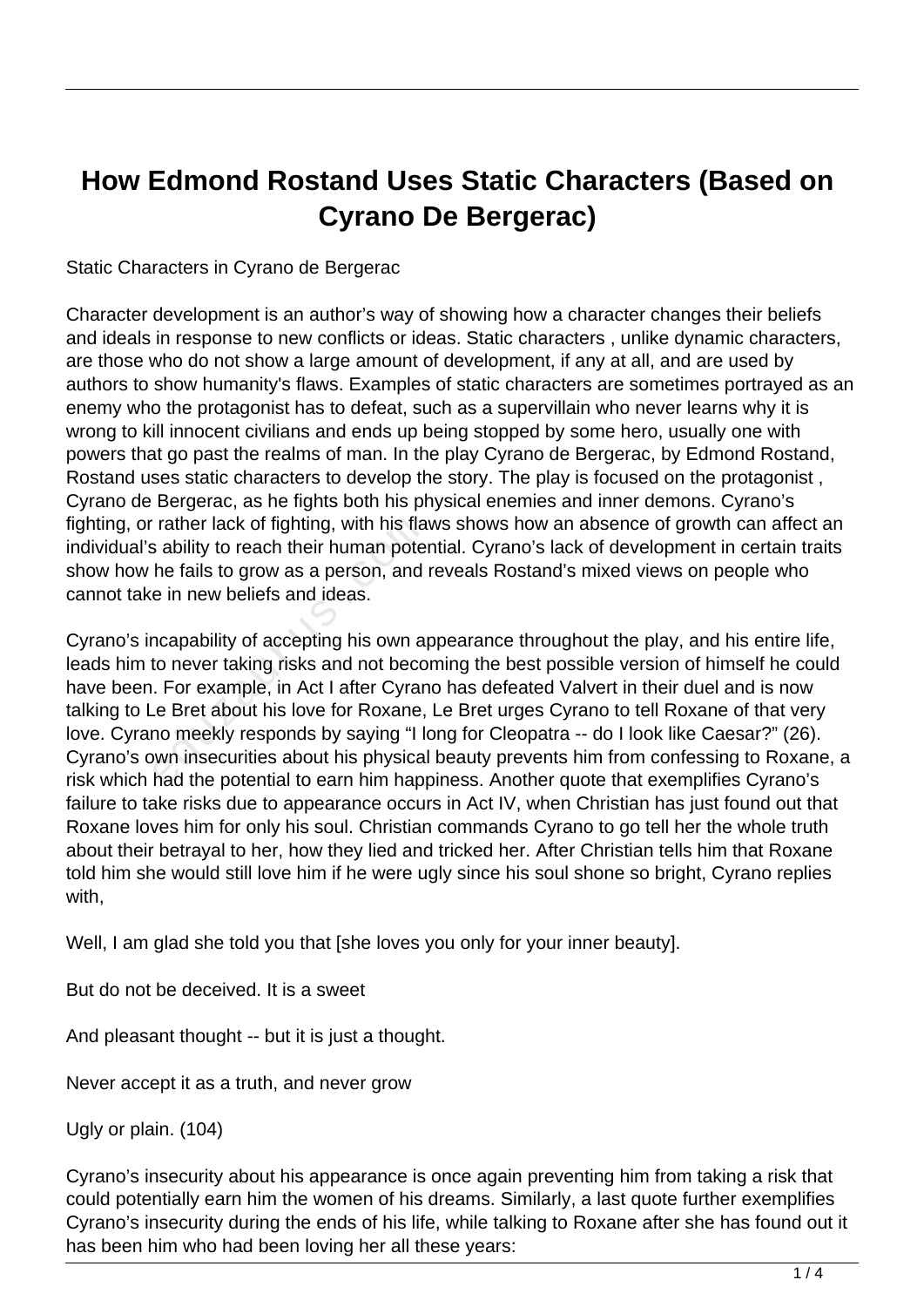No. In the fairy tales the lady says

"I love you" and the beast becomes a prince,

As beauty banishes all ugliness.

But, though you speak the magic words, this is

No fairy tale -- and I remain the same. (123)

Cyrano is, again, and for the last time, putting his insecurities in front of his happiness and resorting to not allowing himself to be happy, too afraid of falling, letting people in, and getting hurt. Cyrano's failure to be able to let people in and holding onto feelings of insecurities hold him back from taking new opportunities that would in the long run make him a happier person, able to accept love from others.

Cyrano's inability to put aside his self pride and high standards he holds society and himself to lead to him not being the happiest he could have been. During the first act of the play right after Cyrano has forced Montfleury off the stage and banished him, a young man asks him why he hates Montfleury so much. Cyrano's response, n not being the happiest he could is forced Montfleury off the stage at fleury so much. Cyrano's respons<br>theury so much. Cyrano's respons<br>n,<br>two reasons, each one great enoury condemnation and contempt.<br>a stupid actor, mou

Young man,

There are two reasons, each one great enough

To earn my condemnation and contempt.

First: He's a stupid actor, mouths his words,

Chews up scenery, and beats the air

With flailing arms. He leans his weight on lines

That, otherwise, would soar in singing joy.

Second: That is my secret. (15)

exemplifies Cyrano's heightened sense of ideals, and the standards he holds Montfleury as well as everyone else to. Cyrano's imagery, such as his metaphors of Montfleury's actions and characteristics, further humiliate Montfleury and show the audience the extent to which Cyrano looks down on those he feels superior to. In the same way, another quote said by Mother Margaret, even fifteen years later, further reveals Cyrano's self pride and own standards, and how it has not changed in the slightest. While the two sisters and Mother Margaret are talking in the park about Cyrano and his boastfulness, Mother Margaret mentions that Cyrano is very poor and does not have enough money to feed himself consistently. When Sister Martha asks why Cyrano does not ask for help, Mother Margaret responds with "He is too proud; / Any assistance would be an offense" (112). Cyrano is literally killing himself just to avoid the humiliation of asking for help. His high standards of not wanting to be seen as weak or letting people help him, he is depleting himself into a starving, debilitated shell of a man. Finally, a last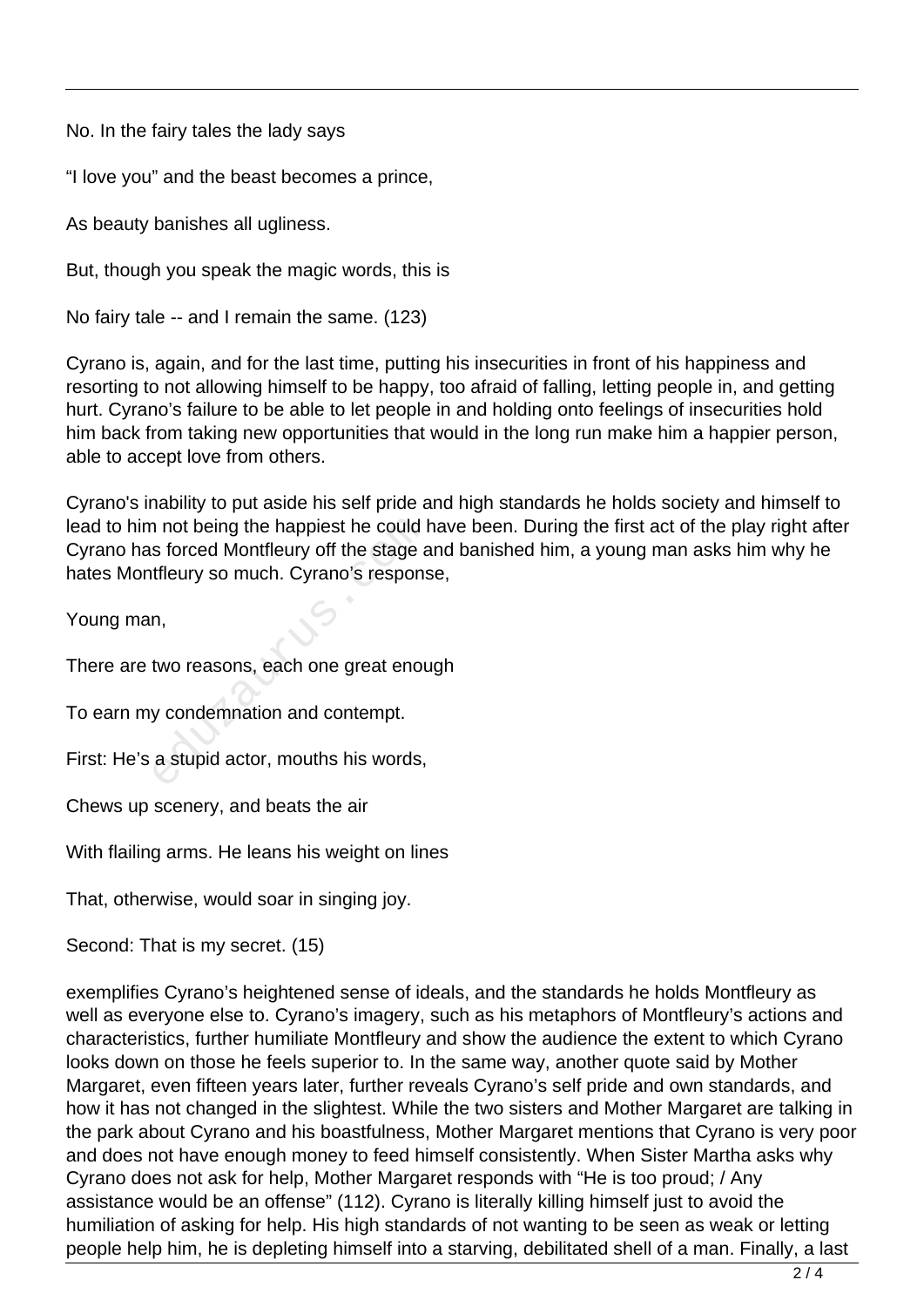quote said by Le Bret confirms how Cyrano's high standards for society ruins him. After the nuns exit, Le Bret, Roxane, and De Guiche enter and converse about Cyrano and his well being. Le Bret claims he is not well, and informs the others of the following:

All I foretold

Has now come true: neglect and poverty

And wretched solitude. But he goes on

Fighting the hypocrites of every sort;

Exposing the sham nobles, the sham priests,

Sham heroes, shameless prudes and plagiarists,

In short, the world we know! And each attack

Wins him the malice of new enemies. (113)

Le Bret is not only informing of Cyrano's recent events, but showing also that Cyrano has not grown in the slightest regarding his pride and standards. His exposure of the fraud plagiarists and prudes speaks about his own personal feelings, and how Cyrano is once again judging people severely, and thinks himself immensely superior to them. Cyrano's pride and high ideals which are never lowered leads him to live a shorter life filled with loneliness, despair, and weakness. the malice of new enemies. (113)<br>
not only informing of Cyrano's recording his pride and<br>
s speaks about his own personal for<br>
verely, and thinks himself immens<br>
never lowered leads him to live a<br>
ano shows a lack of devel

While Cyrano shows a lack of development in negative traits such as his insecurities and pridefulness, he also does not grow or develop concerning one of his positive traits -- his loyalty towards friends and loved ones. One of his earliest examples of loyalty towards friends occurs in Act II after Cyrano notices Lise has been acting familiar and tenderly towards the musketeer to whom she is obviously having an affair with. Cyrano confronts Lise and accuses her of the affair. Lise does not have the chance to defend herself, as Cyrano cuts her off and finishes the conversation abruptly with "Ragueneau is my friend, Dame Lise. / I'll see that he's not made a laughing stock" (38). Cyrano is taking into consideration Ragueneau's feelings, telling Lise to knock it off, but also not going and telling Ragueneau directly, knowing it would hurt him more than he could handle. Another quote that shows Cyrano's loyalty occurs in Act III after Roxane asks Cyrano to hold off De Guiche while she marries Christian. Cyrano simply responds with an "I understand" (75). Cyrano, even though being deeply hurt by the thought that the love of his life is marrying somebody else, is helping them to tie the knot, only to make Roxane happy. His loyalty is so deep he will go to such lengths as to crush his soul, only to remain loyal to the one he loves most. The last example of Cyrano's never changing loyalty is displayed during the final act, Act V, when Roxane refers to Cyrano as one of the only joys in her life.

Yes; [Cyrano comes to see me]

Often and punctually. He is my clock,

My comfort, and my newspaper. A chair